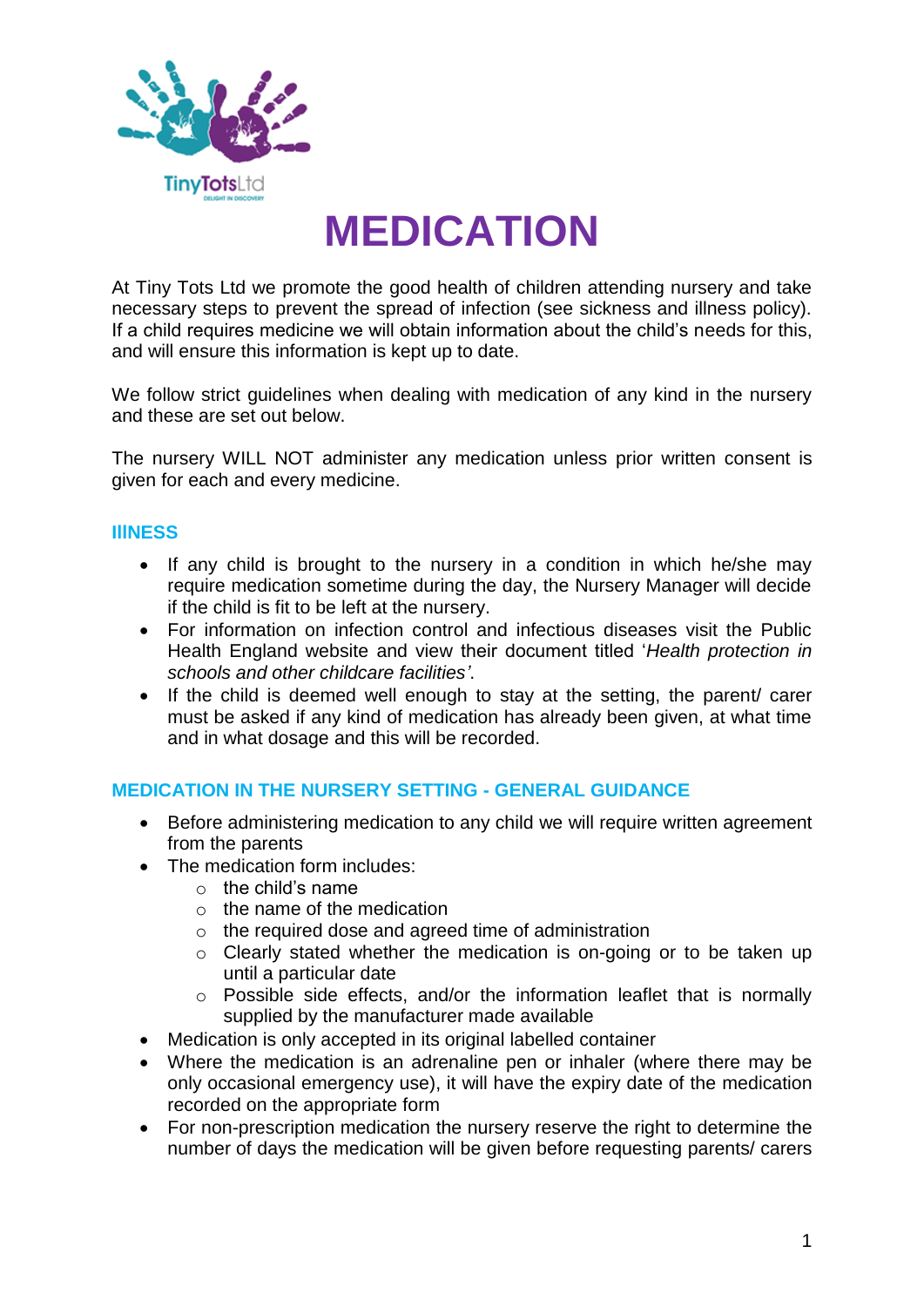

# **TinyTots**Ltd

further input or the advice of a healthcare professional. This will be based upon the individual child and condition

• If at any time there is any doubt regarding the administration of medication to a child, practitioners will stop and check with the Nursery Manager before continuing.

# **STORAGE**

- o All medication will;
	- Be stored in accordance with the manufacturer's instructions on the container (e.g. cool dark place, refrigerated)
	- Be stored in a closed box
	- Be kept out of the reach of children
	- Be in their original containers
	- Have labels which are legible and in English
	- Be clearly marked with child's name and date of birth
- o Emergency medication, such as inhalers and Adrenaline (EpiPens), will be within easy reach of staff in case of an immediate need, but will remain out of children's reach
- o Any 'stored' medication such as Nursery stock of Paracetamol or a child's inhaler, will be regularly checked to ensure the product is still within its expiry and therefore suitable for use.

# **MEDICATION PRESCRIBED BY A DOCTOR, DENTIST, NURSE OR PHARMACIST**

#### *Medicines containing aspirin will only be given if prescribed by a doctor*

- Prescription only medicine will be given when prescribed by the above and only for the person named on the dispensing label on the bottle/container for the dosage stated
- Medicines must be in their original containers
- For all medication the parent/carer must give prior written permission for the administration of each and every medication. Written permission will be accepted once for a whole course of medication or for the ongoing use of a particular medication required for long term use
- The parent/ carer will complete the relevant form to enable the nursery to administer the medication(s) required. The form will include;
	- o child's name, date of birth
	- o name and strength of medication
	- o dose
	- o any additional requirements (such as to be taken with food)
	- o expiry date whenever possible
	- o dispensing date
- The written permission is only acceptable for the medication listed and cannot be used for similar types of medication, e.g. if the course of antibiotics changes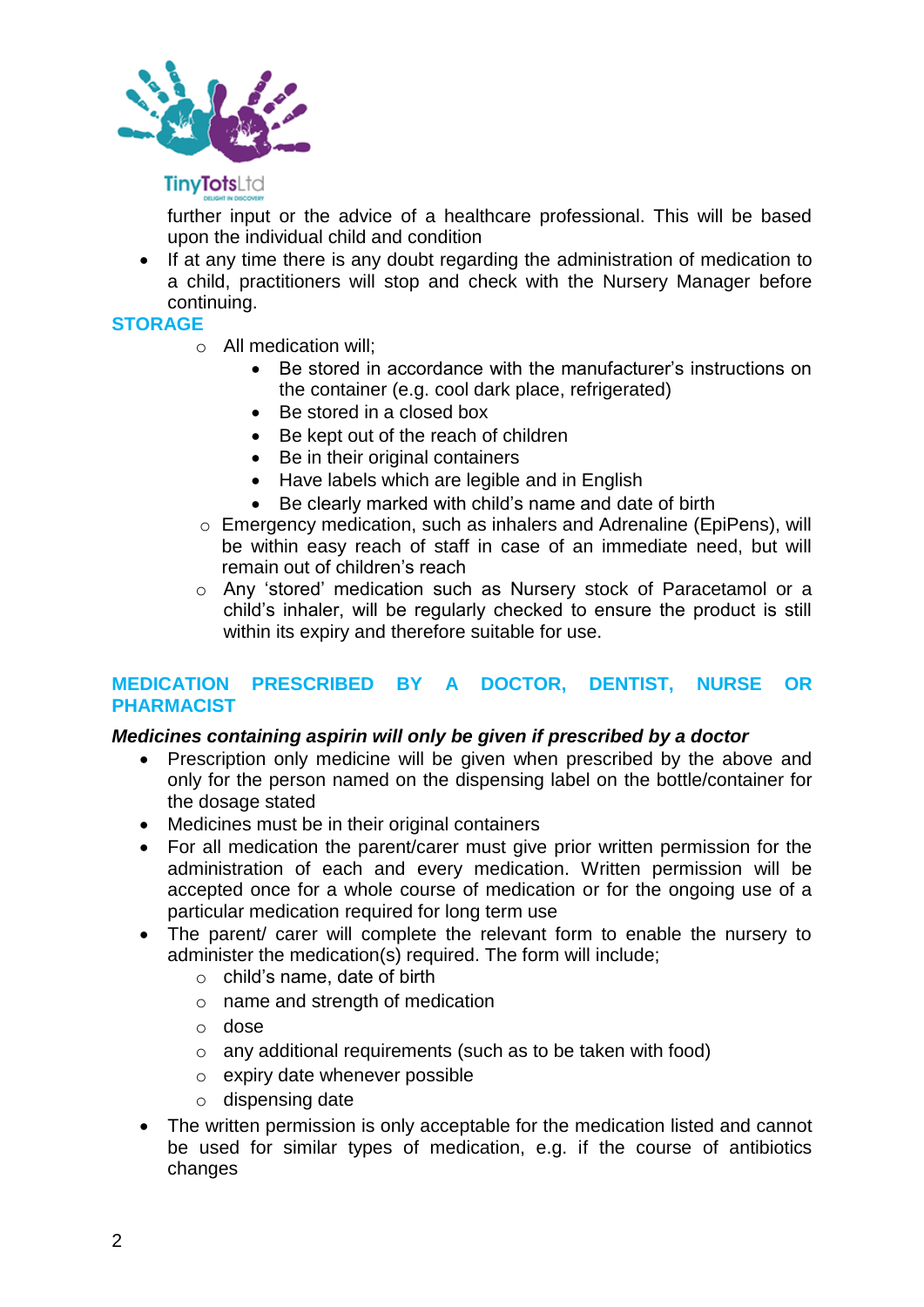

- Parents must notify the nursery IMMEDIATELY if the child's circumstances change, e.g. a dose has been given at home, or a change in strength/dose needs to be given
- Any change in the details listed above must be recorded on a new form with counter signature from parent / carer
- The nursery will only administer as per the information listed on the form
- At each visit the child's parent/ carer will be asked if there have been any changes to the requirements stated on the form. If there have been changes, a new form must be completed and counter signed by parent/ carer
- When the child is picked up from the setting, the parent/ carer must be given an update as to the times and dosage given throughout the day. The parent's signature must be obtained confirming this information has been given
- At the time of administering the medicine, a senior member of staff will ask the child to take the medicine, or offer it in a manner acceptable to the child at the prescribed time and in the prescribed form N.B. It is important to note that staff working with children are not legally obliged to administer medication
- If the child refuses to take the appropriate medication a note will be made on the form. Where medication is "essential" or may have side effects, discussion with the parent will take place to establish the appropriate response. This will be documented on the form accordingly.

# **NON-PRESCRIPTION MEDICATION (ALSO KNOWN AS OVER THE COUNTER MEDICINE)**

- If any child is brought to the nursery in a condition in which he/she may require medication sometime during the day, the manager will decide if the child is fit to be left at the nursery
- The nursery will not administer any non-prescription medication containing aspirin
- The nursery will only administer non-prescribed medication for a short initial period and only if necessary. After this time parents / carers will be advised to seek medical advice
- The nursery reserve their right to refuse to administer medication if they feel that the child does not need the medication or deem further medical attention is required
- For all medication the parent/carer must give prior written permission for the administration of each and every medication
- Medicines must be in their original containers
- This also applies to non-prescription creams or ointments for skin conditions e.g. Sudocrem
- The parent / carer will complete the relevant form to enable the nursery to administer the medication(s) required. The form will include:
	- $\circ$  Child's name and date of birth
	- o Name and strength of medication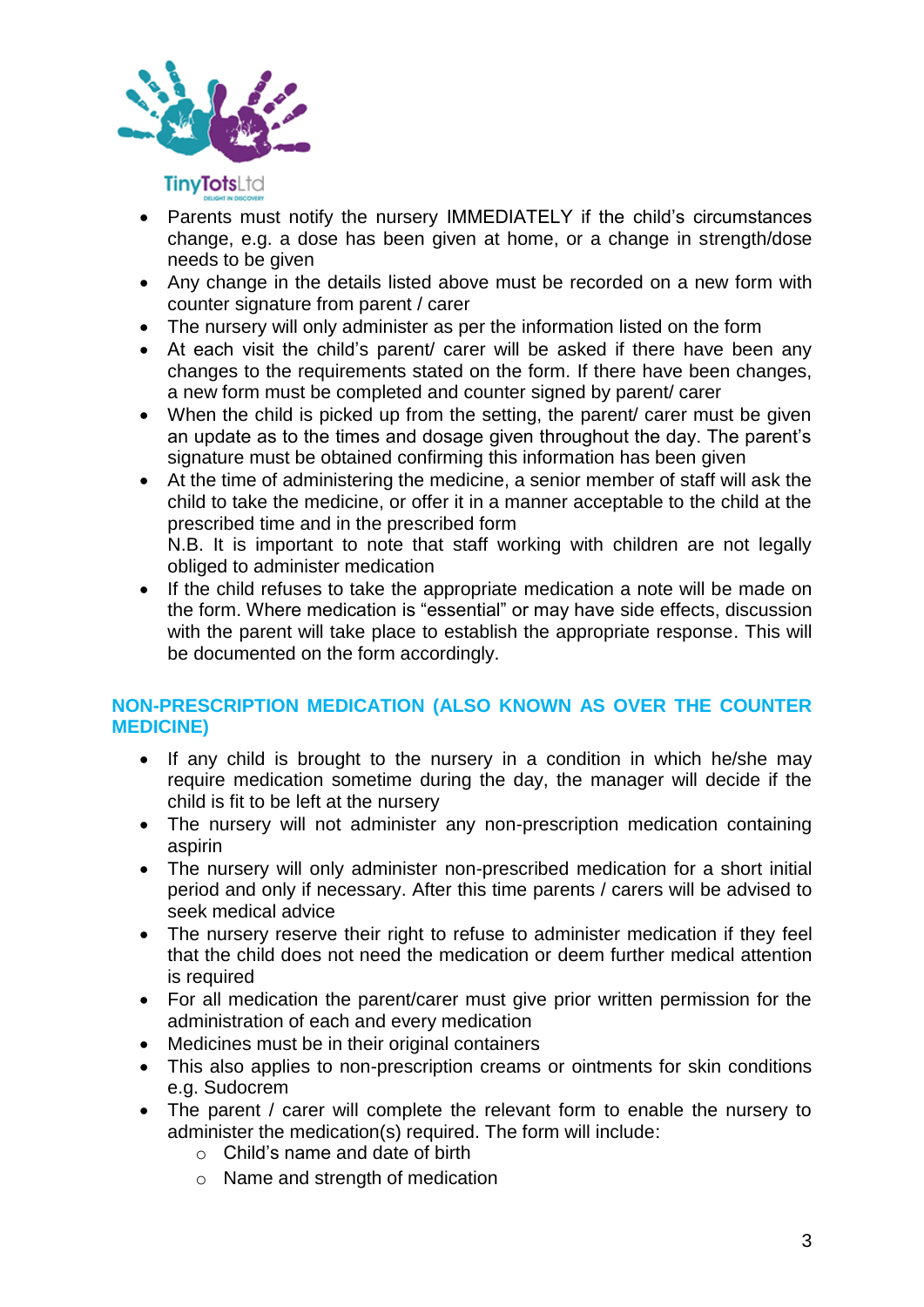

**TinyTots**Ltd

- o Dose
- o Any additional requirements (such as to be taken with food)
- o Expiry date whenever possible
- o Length of treatment (will not be exceeded)
- The written permission is only acceptable for the medication listed and cannot be used for similar types of medication
- Parents must notify the nursery IMMEDIATELY if the child's circumstances change, e.g. a dose has been given at home, or a change in strength/dose needs to be given
- Any significant changes in the details listed above must be recorded on a new form and countersigned by the parent/ carer
- The nursery will only administer as per the information listed on the form
- At each visit the child's parent/carer will be asked if there have been any changes to the requirements stated on the form. If there have been changes, a new form must be completed and counter-signed by the parent/carer
- When the child is picked up from the setting, the parent / carer must be given an update as to the times and dosage given throughout the day. The parent's signature must be obtained confirming this information has been given
- At the time of administering the medicine, a senior member of staff will ask the child to take the medicine, or offer it in a manner acceptable to the child at the prescribed time and in the prescribed form.

# **EMERGENCY MEDICATION**

- o At new registration of a child to the setting, parents will be asked if they are happy to give consent to 'emergency' treatment being given. This would be only deemed necessary for specific circumstances. Parents/ carers will be asked to complete a form to give consent. This form will include:
	- The circumstances in which 'emergency' medication will be given e.g. High temperature (above 37.8˚c)
	- The specific medication (drug name) e.g. Paracetamol
	- Dose to be administered will follow the guidance on the original container e.g. following age / dosage instructions
	- Statement that medication will only be given if the nursery is unable to contact the parent
- o An 'emergency' nursery stock of medication may be kept on site
- o Stock medication will be kept in accordance with manufacturer's instructions on the container (e.g. cool dark place, out of the reach of children)
- $\circ$  Stock will be checked at regular intervals by the designated trained first aider to ensure there is ample supply and is still within its expiry date
- o If a child experiences symptoms of illness, attempts will be made to contact the child's parents before administering 'emergency' medication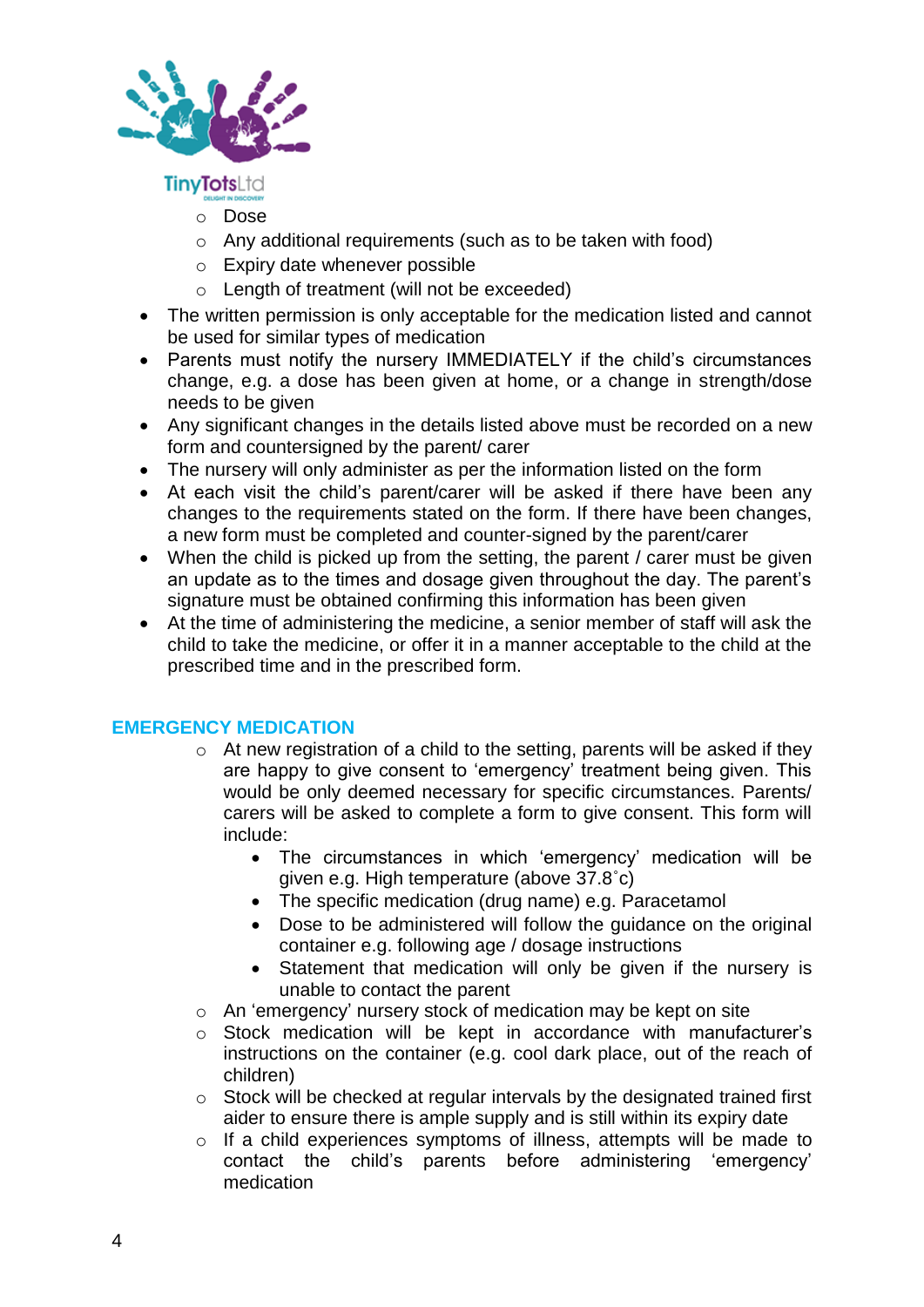

- o Where parents cannot be contacted the Nursery Manager will take the decision as to whether the child is suitable to receive the 'emergency' medication based on the symptoms and medical history of the child given at registration
- o Administering 'emergency' non-prescription medication will be a last resort and the nursery staff will use other methods first to try and alleviate the symptoms. The child will be closely monitored until the parents collect the child.

# **INJECTIONS, PESSARIES, SUPPOSITORIES**

As the administration of injections, pessaries and suppositories represents intrusive nursing, we will not administer these without appropriate medical training for every member of staff caring for this child. This training is specific for every child and not generic. The nursery will do all it can to make any reasonable adjustments including working with parents and other professionals to arrange for appropriate health officials to train staff in administering the medication.

#### **ADMINISTRATION**

- As a general guideline before administering medication to a child the staff member should:
	- o Wash their hands
	- o Ensure a drink is available if appropriate (some medication can irritate and damage the throat and oesophagus if administered without a drink)
	- o Check the label on the medication: name of child, dose, route of administration (e.g. by mouth, into ear/eye, rubbed on the skin), any special instructions and expiry date and ensure this is the same information on the Medication Form
- If there is any doubt about any procedure staff should not administer, but seek advice from parent/ carer or health professional
- If a child refuses the medication, they must not be forced. Staff can try to encourage them or perhaps get someone else to try. Under no circumstances should staff attempt to hide the medicine in food or drink, unless there in express written permission from parents to do so
- It is normally considered poor practice to give medicines covertly, although in rare cases where the health professionals judge that it is in the child's interests to do so, this is acceptable. Some children do find tablets difficult to swallow so may be given them, with their full knowledge, in, for example, a spoonful of jam. Even in these circumstances parents must give written instructions as some medicines can react with certain foods it is advisable they have sought advice from their pharmacist before doing this.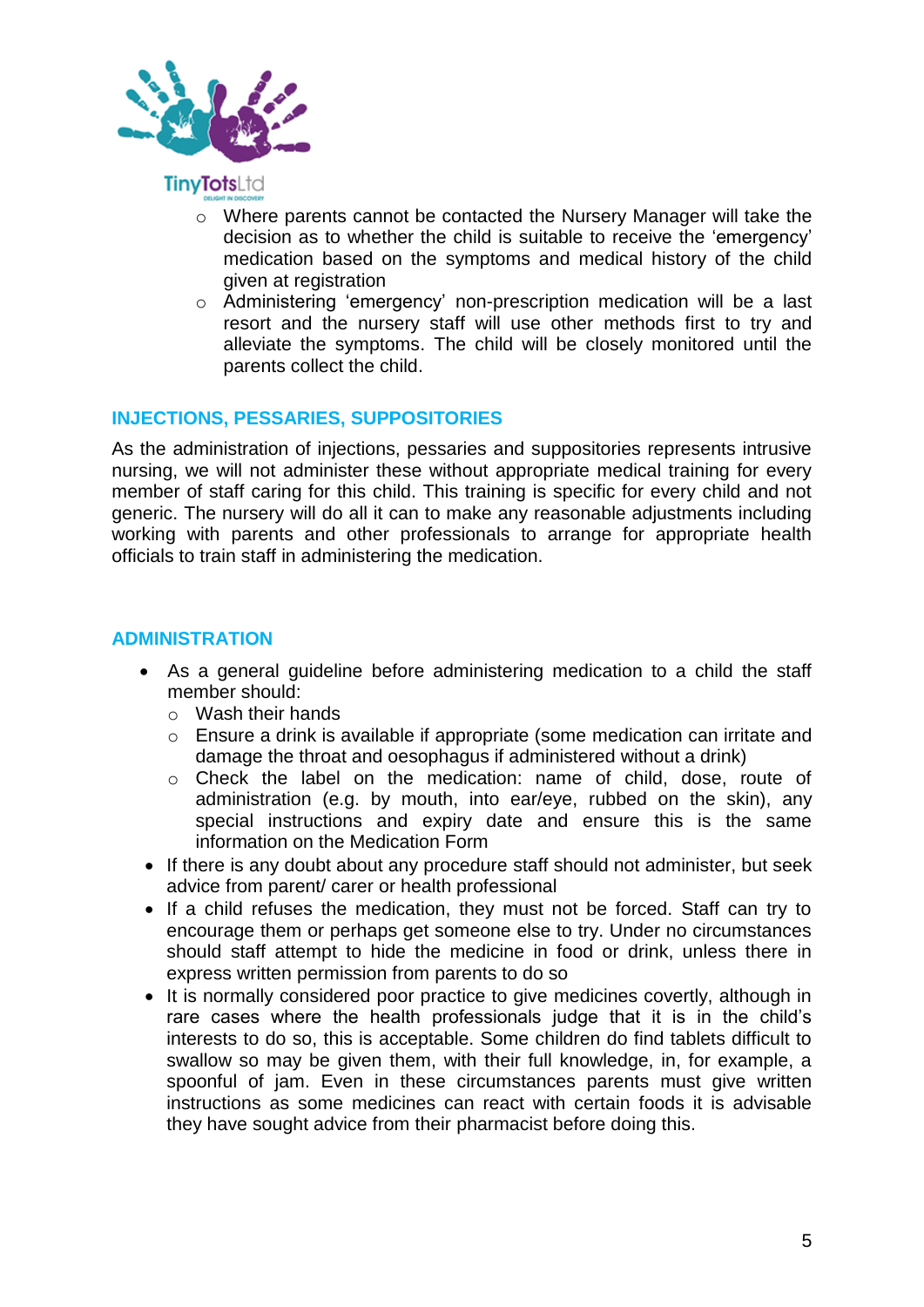

**TinyTots**Ltd

# **STAFF FITNESS TO WORK & STAFF MEDICATION**

- All nursery staff have a responsibility to work with children only where they are fit to do so
- Staff must not work with children if they are infectious or too unwell to meet children's needs.
- If staff members believe their condition, including any condition caused by taking medication, is affecting their ability to care for children they must inform a manager immediately
- The nursery manager will decide if a staff member is fit to work, including circumstances where other staff members notice changes in behaviour suggesting a person may be under the influence of medication. This decision will include any medical advice obtained by the individual or from an occupational health assessment
- Where staff may occasionally or regularly need medication, any such medication must be kept in the person's locker/separate locked container in the staff room or nursery room. If the medication is required to be accessed in an emergency, such as an asthma inhaler, this should be easily accessible but safe from children
- In all cases medication must be stored out of reach of children. It must not be kept in the first aid box. It will be clearly labelled with the name of the member of staff.

# **MEDICATION ERRORS**

- Occasionally mistakes may happen. In most cases, whether it is a missed dose or a medicine given in error there will be no harm done. It is important to be open and honest if errors occur
- Parents should be contacted and the mistake explained to them:
	- $\circ$  In the case of a missed dose, the dose may be able to given at a later time. The parent may be able to advise
- Where a dose has been given in error, it is important the child is monitored for any reactions and medical advice sought if there are concerns. It is important to inform the parent/ carer as this may happen after the child leaves the setting
- The Nursery Manager will investigate all medication errors and put in preventative actions to ensure future errors do not occur.

## **DISPOSAL OF MEDICATION**

- Tablets and capsules are occasionally dropped on the floor or spat out. In this case we will place the tablet in a labelled envelope and hand to the parents to be disposed of later
- In no circumstances should it be flushed down the toilet or thrown in the bin
- When a child leaves the setting, ceases to need medication or if a medicine has passed its expiry date, we will return any unused quantity to the parents. If this is not possible then we will take it to a local pharmacist for safe disposal.